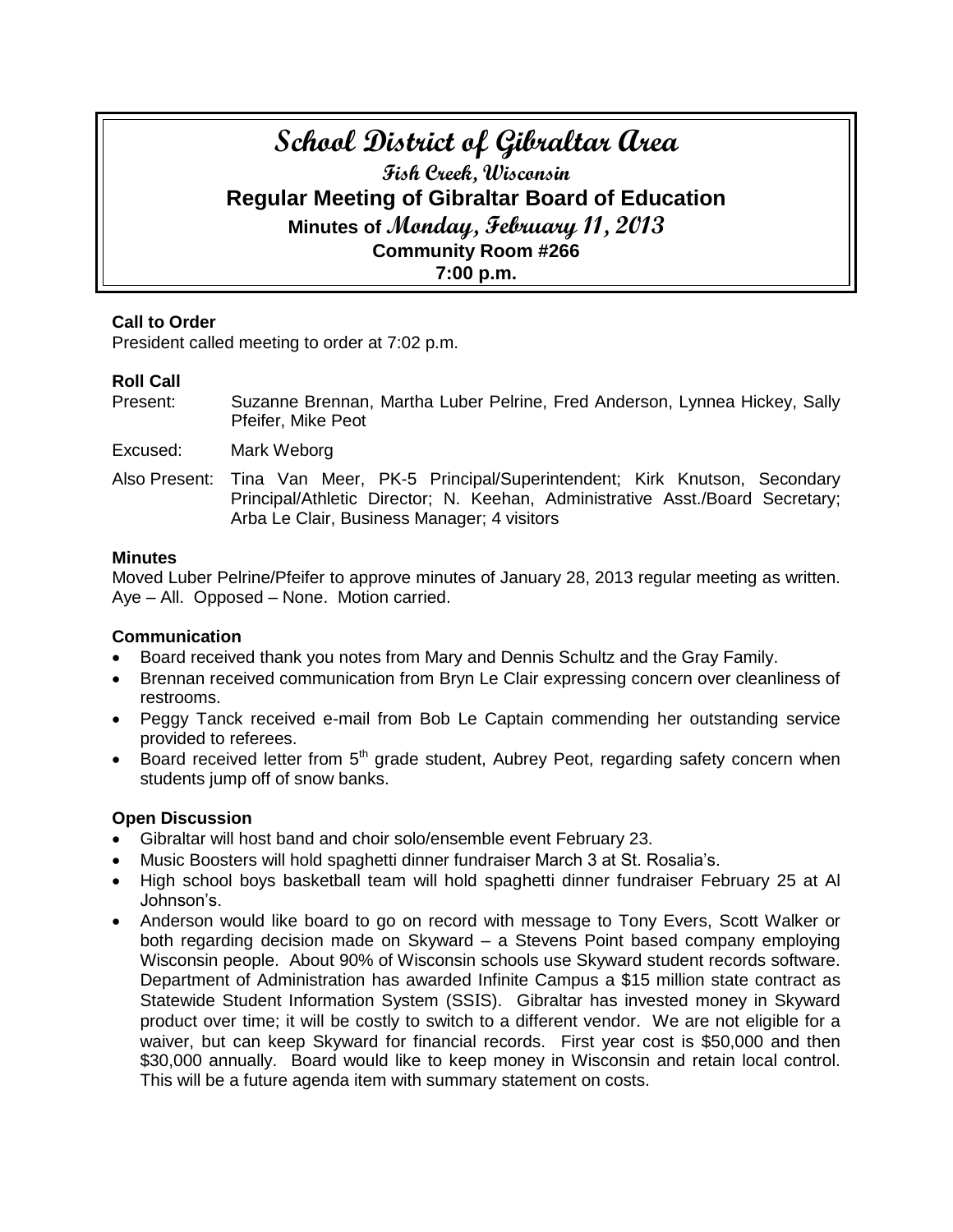# **Regular Meeting of Gibraltar Board of Education Minutes of February 11, 2013 Page 2**

- Sound system in gym is down and needs to be serviced by outside technician; this will be put on list to fix.
- Varsity boys basketball team will play Lake Country Lutheran February 19 for regional competition. We may be approached about a coach bus; Knutson will communicate with Coach Sitte and Michelsen on transportation needs. One meal should come from our school, even for small fee.
- Jenny Sitte of Gibraltar Booster Club is concerned with Gibraltar logo and wants to keep logo what it is. The logo is the one you see most often. Students, coaching staff, and employees have concerns that logo on lanyards isn't official Gibraltar logo. They feel it needs to be readdressed to all staff that this is what it is and this is the one approved for use. Gym floor has an artistic rendering of a Viking. Booster Club would be happy to help financially as they did with Viking head logos in coaching offices and back of stands on athletic fields. It's important that we have unity with one Viking logo that promotes instant public recognition.
- Jodi Gonzales concurred with Jenny Sitte on Viking logo.
- Nancy Keehan commented on Viking logo used on lanyards. Because lanyards are a twocolor woven material, current Viking logo with shading around edges would not have provided a clear image. Screen printing would have provided clearer image, but tends to rub off. A variety of Viking logos have been used over the years. Board has not taken action to approve Viking logo currently in use. Some vendors have had concerns with trademark infringement when asked to use our current Viking logo on items, because it looks remarkably like Minnesota Vikings logo.
- Separate discussion needs to take place to determine which one is our official Viking logo.

# **Administrative Reports** were submitted electronically.

*Knutson* – Every other year Ski Brule trip for grades 7 and 8 is March 7. FOG's Exposure to Creativity Workshops will be February 13 at a variety of locations.

*Le Clair* – Five percent more of total tax levy payments have been received now than were received at this time last year. A detailed budget report will be provided at next meeting.

*Van Meer* – Gibraltar applied to pilot DPI's Educator Effectiveness model in 2013-14. All districts will be mandated to use this in 2014-15. Our team members will receive three-day training. District will receive individual WKCE scores to send home to parents. Matt Luders from Ministry Door County Medical Center discussed savings program they will offer when our employees use their services. This could mean some savings to employees and/or a rebate coming back to the district that would increase as participation grows.

## **Bills**

Moved Hickey/Anderson to approve payment of bills totaling \$80,489.08 as presented. Discussion: AED units were upgraded. Training may take place for anyone interested. Aye – All. Opposed – None. Motion carried.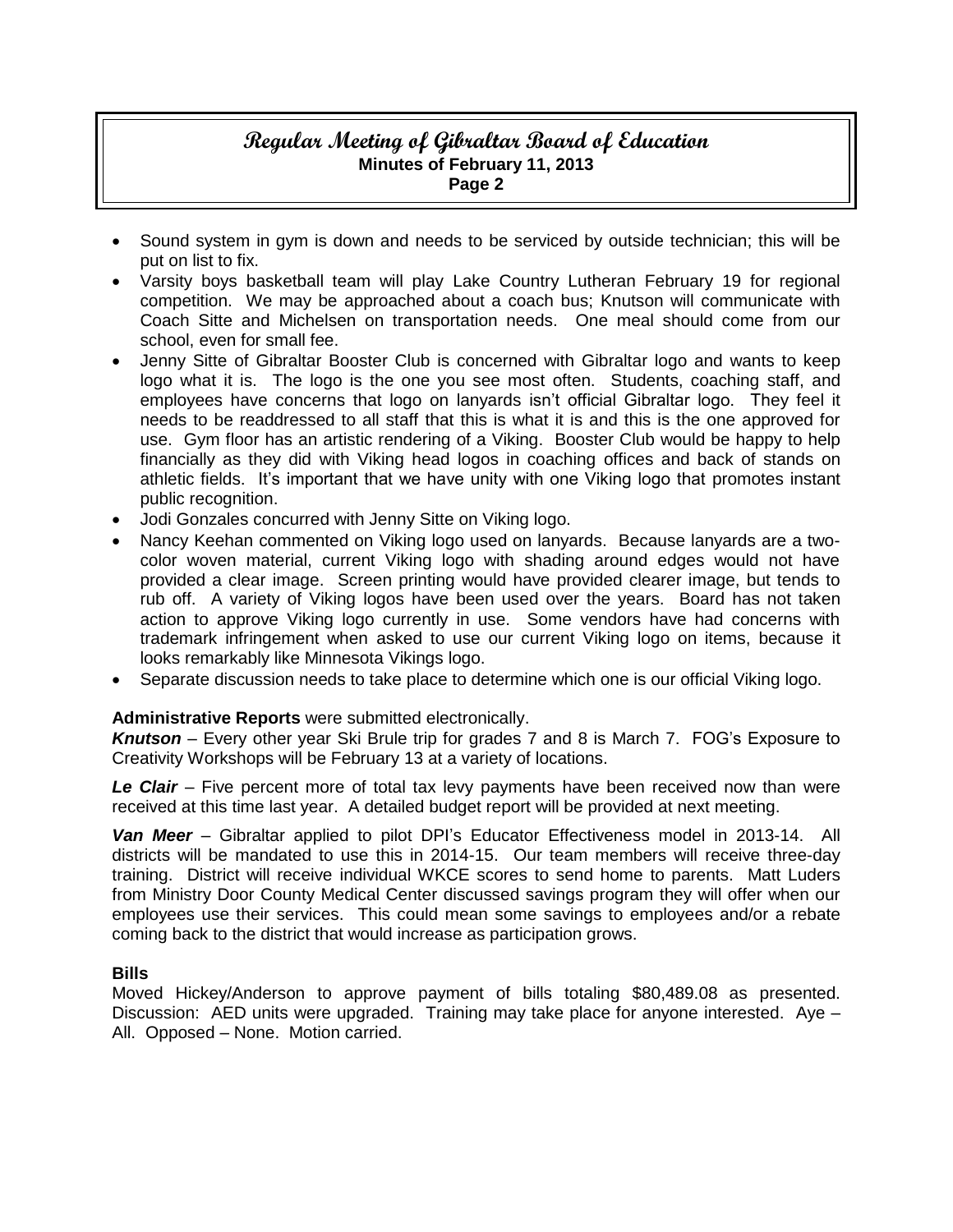## **Regular Meeting of Gibraltar Board of Education Minutes of February 11, 2013 Page 3**

#### **2013 Summer School Program**

Van Meer presented 2013 Elementary Summer School proposal. Program will run June 17 through July 5 (no school July 4), Monday through Friday, 8:00-11:30 a.m. with two 15-minute breaks, equivalent to three hours/day for a total of 42 hours of instruction.

Each student will have a prescribed 14-day instructional program based on student's Tier 3 intervention programming and end-of-year STAR assessment results and classroom assessments in reading and arithmetic.

Students who have IEP's and participate in Tier 2 or 3 intervention programming will be recommended. One teacher will be assigned to an instructional group of four students. LLI will be provided to selected students.

Knutson presented 2013 Summer School proposal for secondary students. Dates will be same as elementary, but some students may go beyond that. STAR information, transcript review, credit deficiency, special education status, and anecdotal evidence will be used to identify students for summer school. Staff will include 4-5 licensed teachers for grades 7-12 ELA, math, special education, general instruction, and music acceleration.

Grades K-3 will be picked up and returned to their homes. Grades 4-12 will be picked up and returned to locations on Late Bus Schedule.

Parents will be informed of summer school selection in April/May.

For future consideration, Van Meer suggested putting summer more towards end of summer, prior to start school year. Because athletics begin in August, it may be necessary to have two different sets of dates for elementary and secondary. This needs future discussion to evaluate costs. Listening sessions would need to be held.

Moved Hickey/Brennan to approve 2013 summer school program as presented which includes K-12. Discussion: This starts after church school. Parents will be informed of dates and transportation before May when SAIL meetings are conducted. Aye – All. Opposed – None. Motion carried.

## **Review Enrollment Projections and Hear Overview of Staffing Needs for 2013-14**

Van Meer presented 2013-14 enrollment projections:

 $K = 39 - 3$  sections  $1 = 33 - 2$  sections  $2 = 36 - 2$  sections  $3 = 50 - 3$  sections  $4 = 35 - 2$  sections  $5 = 42 - 2$  sections  $6 = 39 - 2$  sections

Presentation on secondary school staffing will be at February 25 meeting.

Jodi Hoyerman commented that RtI for Tier 2 students is more teacher-driven in classrooms and inquired about an additional RtI staff member. Current RtI Coordinator is busy with Tier 3